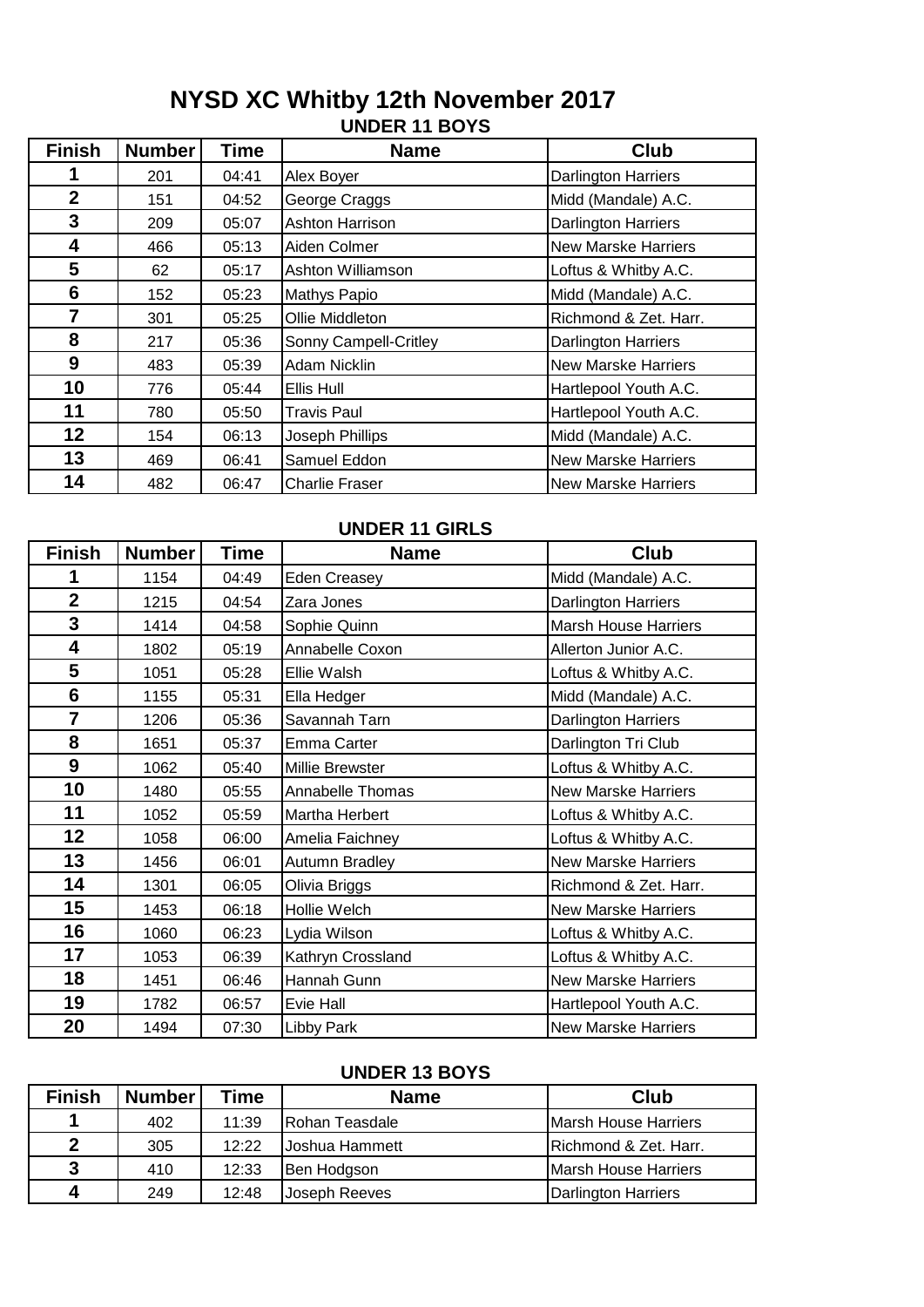| 5  | 471  | 13:08        | <b>Riley Middleton</b> | <b>New Marske Harriers</b> |
|----|------|--------------|------------------------|----------------------------|
| 6  | 304  | 13:10        | <b>Matthew Cole</b>    | Richmond & Zet. Harr.      |
| 7  | 328  | 13:29        | Dominic Wilford        | Richmond & Zet. Harr.      |
| 8  | 462  | 14:03        | Thomas Halton          | New Marske Harriers        |
| 9  | 457  | 14:12        | <b>Jack Farrel</b>     | <b>New Marske Harriers</b> |
| 10 | 166  | 14:34        | Dylan Appleby          | Midd (Mandale) A.C.        |
| 11 | 327  | 14:35        | Liam Clement           | Richmond & Zet. Harr.      |
| 12 | 554  | 14:41        | Logan Lambert          | Scarborough A.C.           |
| 13 | 807  | 15:25        | Paddy Harrison         | Allerton Junior A.C.       |
| 14 | 303  | 15:41        | <b>Thomas Greer</b>    | Richmond & Zet. Harr.      |
| 15 | 779  | 15:50        | Joe Lane               | Hartlepool Youth A.C.      |
| 16 | 467  | 15:55        | Nathan Marshall        | <b>New Marske Harriers</b> |
| 17 | 330  | 16:16        | Lucas Holmes           | Richmond & Zet. Harr.      |
| 18 | 63   | 17:04        | Liam Hutchinson        | Loftus & Whitby A.C.       |
|    |      |              | <b>TEAMS</b>           |                            |
|    | Pos. | <b>Score</b> |                        |                            |
|    | 1    | 15           | Richmond & Zet. Harr.  |                            |

## **UNDER 13 GIRLS**

2 22 New Marske Harriers

2 21 Richmond & Zet. Harr. 25 Scarborough A.C.

| <b>Finish</b>           | <b>Number</b> | Time         | <b>Name</b>           | Club                        |
|-------------------------|---------------|--------------|-----------------------|-----------------------------|
| 1                       | 1552          | 12:42        | <b>Issy Nicholls</b>  | Scarborough A.C.            |
| $\overline{\mathbf{2}}$ | 1164          | 12:55        | Emma McNeill          | Midd (Mandale) A.C.         |
| 3                       | 1205          | 13:00        | <b>Gabrielle Hall</b> | <b>Darlington Harriers</b>  |
| 4                       | 1601          | 13:09        | Lottie Langan         | City of York A.C.           |
| 5                       | 1302          | 13:13        | Alana Teasdale        | Richmond & Zet. Harr.       |
| $6\phantom{1}$          | 1304          | 13:14        | Holly McCowie         | Richmond & Zet. Harr.       |
| $\overline{7}$          | 1165          | 13:25        | Lois Creasey          | Midd (Mandale) A.C.         |
| 8                       | 1169          | 13:28        | Zoe Hill              | Midd (Mandale) A.C.         |
| 9                       | 1470          | 13:45        | <b>Isobelle Troop</b> | <b>New Marske Harriers</b>  |
| 10                      | 1303          | 13:50        | Shannon Robinson      | Richmond & Zet. Harr.       |
| 11                      | 1568          | 14:21        | Anya Potter-Firth     | Scarborough A.C.            |
| 12                      | 1406          | 14:58        | <b>Isabel Herbert</b> | <b>Marsh House Harriers</b> |
| 13                      | 1572          | 15:13        | Georgia Wood          | Scarborough A.C.            |
| 14                      | 1207          | 15:15        | Fern Shelton          | Darlington Harriers         |
| 15                      | 1408          | 15:20        | Jessica Dawson        | <b>Marsh House Harriers</b> |
| 16                      | 1151          | 15:26        | Ella Herdger          | Midd (Mandale) A.C.         |
| 17                      | 1460          | 15:42        | Zoe Coates            | <b>New Marske Harriers</b>  |
| 18                      | 1557          | 15:54        | Amelia Elwick         | Scarborough A.C.            |
| 19                      | 1563          | 16:34        | Laura Dove            | Scarborough A.C.            |
| 20                      | 1059          | 18:40        | Hannah Walsh          | Loftus & Whitby A.C.        |
| 21                      | 1168          | 18:45        | Phoebe Wilson         | Midd (Mandale) A.C.         |
| 22                      | 1063          | 19:06        | <b>Isabel Herbert</b> | Loftus & Whitby A.C.        |
|                         |               |              | <b>TEAMS</b>          |                             |
|                         | Pos.          | <b>Score</b> |                       |                             |
|                         | 1             | 17           | Midd (Mandale) A.C.   |                             |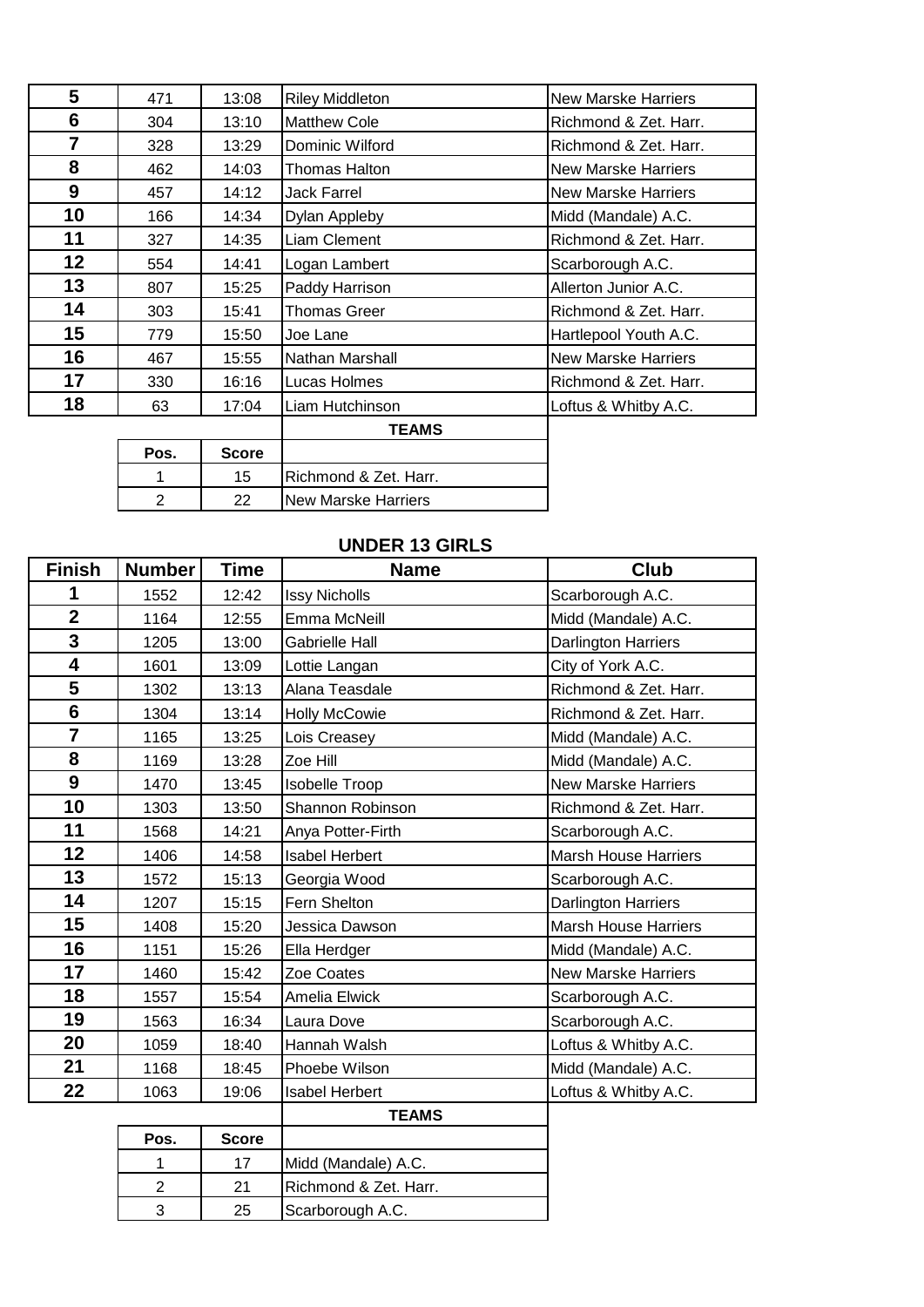| <b>Finish</b>  | <b>Number</b>  | <b>Time</b>  | <b>Name</b>                 | Club                        |
|----------------|----------------|--------------|-----------------------------|-----------------------------|
| 1              | 182            | 15:12        | Archie Lowe                 | Midd (Mandale) A.C.         |
| $\overline{2}$ | 315            | 15:55        | Kyle Rabjohn                | Richmond & Zet. Harr.       |
| 3              | 329            | 15:59        | Charlie Stephenson          | Richmond & Zet. Harr.       |
| 4              | 183            | 16:19        | <b>Matthew Somers</b>       | Midd (Mandale) A.C.         |
| 5              | 306            | 16:23        | Daniel Francis              | Richmond & Zet. Harr.       |
| 6              | 202            | 16:52        | Daniel Boyer                | Darlington Harriers         |
| $\overline{7}$ | 180            | 17:03        | Max Creasey                 | Midd (Mandale) A.C.         |
| 8              | 561            | 17:49        | Harry Butterworth           | Scarborough A.C.            |
| 9              | 203            | 18:42        | Harry Wilson                | Darlington Harriers         |
| 10             | 314            | 18:43        | Ralph Chisholm              | Richmond & Zet. Harr.       |
| 11             | 808            | 18:45        | Holden Outhwaite            | Allerton Junior A.C.        |
| 12             | 307            | 19:01        | George McCowie              | Richmond & Zet. Harr.       |
| 13             | 406            | 19:16        | Nathan Nicholson            | <b>Marsh House Harriers</b> |
| 14             | 404            | 19:37        | Lewis Reed                  | <b>Marsh House Harriers</b> |
| 15             | 473            | 21:35        | <b>Elliot Smith</b>         | <b>New Marske Harriers</b>  |
| 16             | 408            | 22:01        | James Mulholland            | <b>Marsh House Harriers</b> |
|                |                |              | <b>TEAMS</b>                |                             |
|                | Pos.           | <b>Score</b> |                             |                             |
|                |                | 10           | Richmond & Zet. Harr.       |                             |
|                | $\overline{2}$ | 12           | Midd (Mandale) A.C.         |                             |
|                | 3              | 43           | <b>Marsh House Harriers</b> |                             |

### **UNDER 15 BOYS**

### **UNDER 15 GIRLS**

| <b>Finish</b>  | <b>Number</b> | Time         | <b>Name</b>            | <b>Club</b>                 |
|----------------|---------------|--------------|------------------------|-----------------------------|
| 1              | 1210          | 18:29        | Emma Hart              | <b>Darlington Harriers</b>  |
| $\overline{2}$ | 1202          | 19:13        | Peta Collins           | Darlington Harriers         |
| 3              | 1828          | 20:29        | Isla McClanachan       | Easingwold R. Club          |
| 4              | 1182          | 21:07        | Sophie Vickers         | Midd (Mandale) A.C.         |
| 5              | 1305          | 21:13        | <b>Emily Francis</b>   | Richmond & Zet. Harr.       |
| 6              | 1181          | 21:26        | Mia Templeton          | Midd (Mandale) A.C.         |
| $\overline{7}$ | 1356          | 22:38        | Amy Plaskitt           | <b>Quakers Running Club</b> |
| 8              | 1180          | 22:45        | <b>Caitlin Andrews</b> | Midd (Mandale) A.C.         |
| 9              | 1407          | 22:47        | Rebecca Dawson         | <b>Marsh House Harriers</b> |
| 10             | 1495          | 22:52        | Cadie Muir             | <b>New Marske Harriers</b>  |
| 11             | 1061          | 26:28        | Evie Hartley-Tull      | Loftus & Whitby A.C.        |
| 12             | 1178          | 27:47        | <b>Tyler Wedgewood</b> | Midd (Mandale) A.C.         |
|                |               |              | <b>TEAMS</b>           |                             |
|                | Pos.          | <b>Score</b> |                        |                             |
|                |               | 18           | Midd (Mandale) A.C.    |                             |

### **UNDER 17 BOYS**

| <b>Finish</b> | <b>Number</b> | Time  | <b>Name</b>  | <b>Club</b>                 |
|---------------|---------------|-------|--------------|-----------------------------|
|               | 456           | 20:05 | Daniel Gunn  | <b>INew Marske Harriers</b> |
| ◠             | 191           | 20:06 | Luke Pettit  | Midd (Mandale) A.C.         |
| 3             | 192           | 20:42 | Jake Creasey | Midd (Mandale) A.C.         |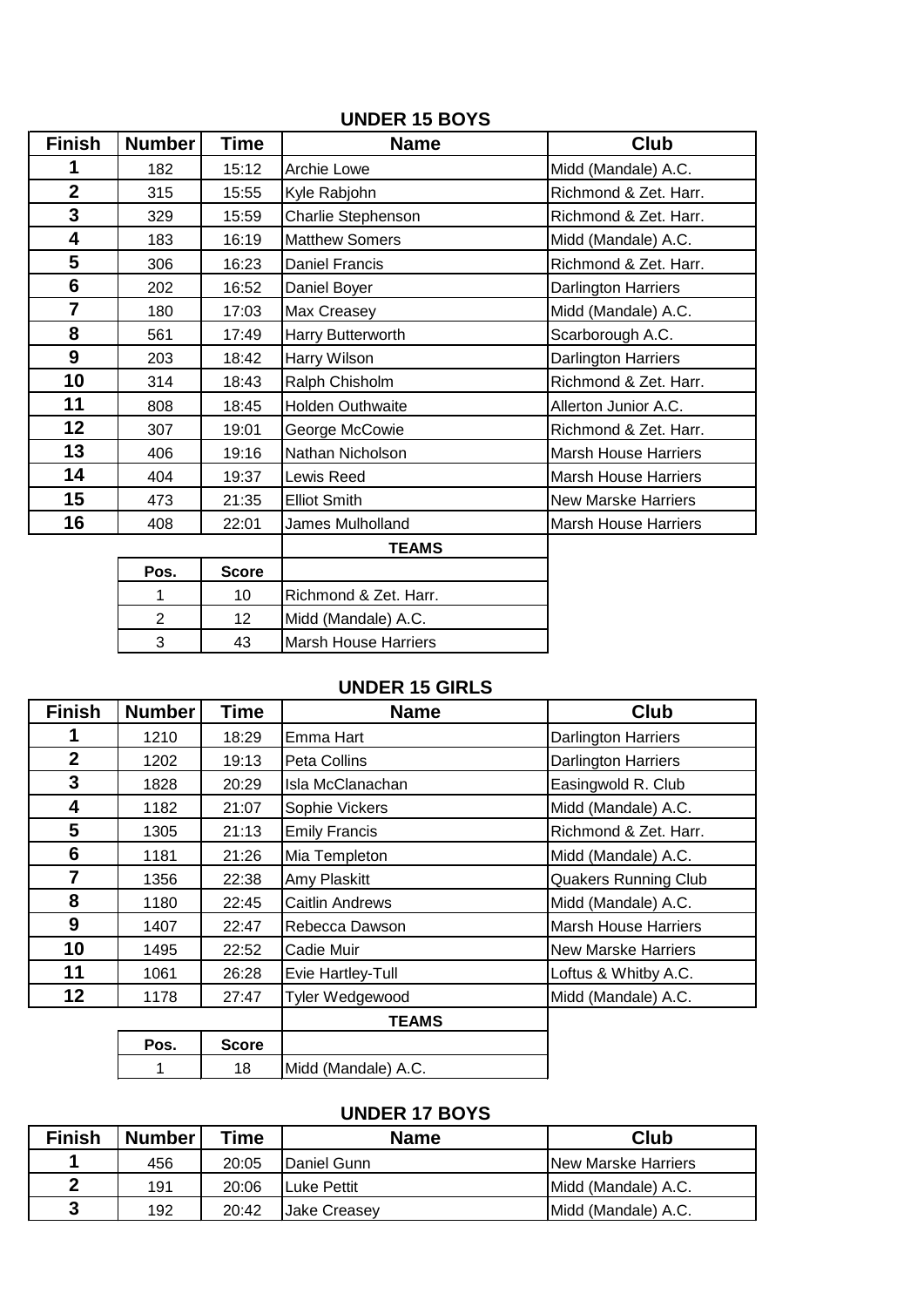| 4              | 316  | 21:34        | <b>Matthew Lambert</b>   | Richmond & Zet. Harr.       |
|----------------|------|--------------|--------------------------|-----------------------------|
| 5              | 193  | 21:36        | Harvey Dunmore           | Midd (Mandale) A.C.         |
| 6              | 555  | 21:49        | <b>Christian Mummert</b> | Scarborough A.C.            |
| $\overline{7}$ | 194  | 22:02        | James Somers             | Midd (Mandale) A.C.         |
| 8              | 334  | 22:22        | William Smith            | Richmond & Zet. Harr.       |
| 9              | 59   | 22:28        | Joseph Leather           | Loftus & Whitby A.C.        |
| 10             | 253  | 22:34        | Joshua Fothergill        | Thirsk & Sowerby Harr.      |
| 11             | 311  | 23:06        | Jake Stephenson          | Richmond & Zet. Harr.       |
| 12             | 325  | 23:25        | Sam Kettlewell           | Richmond & Zet. Harr.       |
| 13             | 332  | 23:26        | Lewis Moore              | Richmond & Zet. Harr.       |
| 14             | 833  | 23:49        | Fergus McClanachan       | Easingwold R. Club          |
| 15             | 9    | 24:22        | <b>Ben Grounds</b>       | <b>H'Pool Burn Road</b>     |
| 16             | 420  | 30:44        | Daniel Kell              | <b>Marsh House Harriers</b> |
|                |      |              | <b>TEAMS</b>             |                             |
|                | Pos. | <b>Score</b> |                          |                             |
|                | 1    | 10           | Midd (Mandale) A.C.      |                             |
|                | 2    | 23           | Richmond & Zet. Harr.    |                             |

|                         |               |             | <b>SENIOR WOMEN</b>       |                             |                 |
|-------------------------|---------------|-------------|---------------------------|-----------------------------|-----------------|
| <b>Finish</b>           | <b>Number</b> | <b>Time</b> | <b>Name</b>               | Club                        | Cat             |
| 1                       | 1464          | 22:45       | Eli Barnbrook             | <b>New Marske Harriers</b>  | U20             |
| $\overline{2}$          | 1491          | 23:36       | Sharon Bulman             | <b>New Marske Harriers</b>  | V40             |
| 3                       | 1575          | 23:44       | <b>Becky Mills</b>        | Scarborough A.C.            | <b>SEN</b>      |
| $\overline{\mathbf{4}}$ | 1065          | 23:57       | Maddie Mastrolonado       | Loftus & Whitby A.C.        | U20             |
| 5                       | 1469          | 24:24       | Kath Aspin                | <b>New Marske Harriers</b>  | V <sub>50</sub> |
| $6\phantom{a}$          | 1056          | 24:26       | Nicola Kent               | Loftus & Whitby A.C.        | V45             |
| $\overline{7}$          | 1556          | 24:30       | <b>Hester Butterworth</b> | Scarborough A.C.            | V45             |
| 8                       | 1216          | 24:50       | <b>Ellie Phillips</b>     | <b>Darlington Harriers</b>  | U17             |
| $\boldsymbol{9}$        | 1253          | 24:59       | Olivia Mulligan           | Thirsk & Sowerby Harr.      | <b>SEN</b>      |
| 10                      | 1217          | 25:01       | Sue Phillips              | <b>Darlington Harriers</b>  | V55             |
| 11                      | 1357          | 25:06       | Louise Trainor            | <b>Quakers Running Club</b> | V45             |
| 12                      | 1489          | 25:18       | Rebecca Tilley            | <b>New Marske Harriers</b>  | U17             |
| 13                      | 1310          | 25:18       | Laura Kirkham             | Richmond & Zet. Harr.       | U20             |
| 14                      | 1218          | 25:23       | Linda Noble               | <b>Darlington Harriers</b>  | V <sub>50</sub> |
| 15                      | 1486          | 25:44       | Lisa Bennett              | <b>New Marske Harriers</b>  | V45             |
| 16                      | 1006          | 25:45       | Cheryl Laycock            | <b>H'Pool Burn Road</b>     | V35             |
| 17                      | 1188          | 25:51       | Laura Havis               | Midd (Mandale) A.C.         | U17             |
| 18                      | 1416          | 25:55       | Laura Edwards             | <b>Marsh House Harriers</b> | U17             |
| 19                      | 1317          | 26:01       | <b>Chloe Dalton</b>       | Richmond & Zet. Harr.       | U17             |
| 20                      | 1313          | 26:20       | Jacqueline Keavney        | Richmond & Zet. Harr.       | V50             |
| 21                      | 1826          | 26:26       | Marie Murtagh             | Easingwold R. Club          | V35             |
| 22                      | 1655          | 26:28       | Joanne Stewart            | Darlington Tri Club         | V35             |
| 23                      | 1308          | 26:34       | Stephanie Stephenson      | Richmond & Zet. Harr.       | V45             |
| 24                      | 1500          | 26:38       | Katie Coulson             | New Marske Harriers         | <b>SEN</b>      |
| 25                      | 1226          | 26:43       | Val Clarke                | <b>Darlington Harriers</b>  | V <sub>55</sub> |
| 26                      | 1364          | 26:47       | Rebecca Howard            | <b>Quakers Running Club</b> | <b>SEN</b>      |
| 27                      | 1461          | 26:56       | Patricia Speedie          | <b>New Marske Harriers</b>  | V45             |
| 28                      | 1189          | 27:23       | <b>Emily Dixon</b>        | Midd (Mandale) A.C.         | U17             |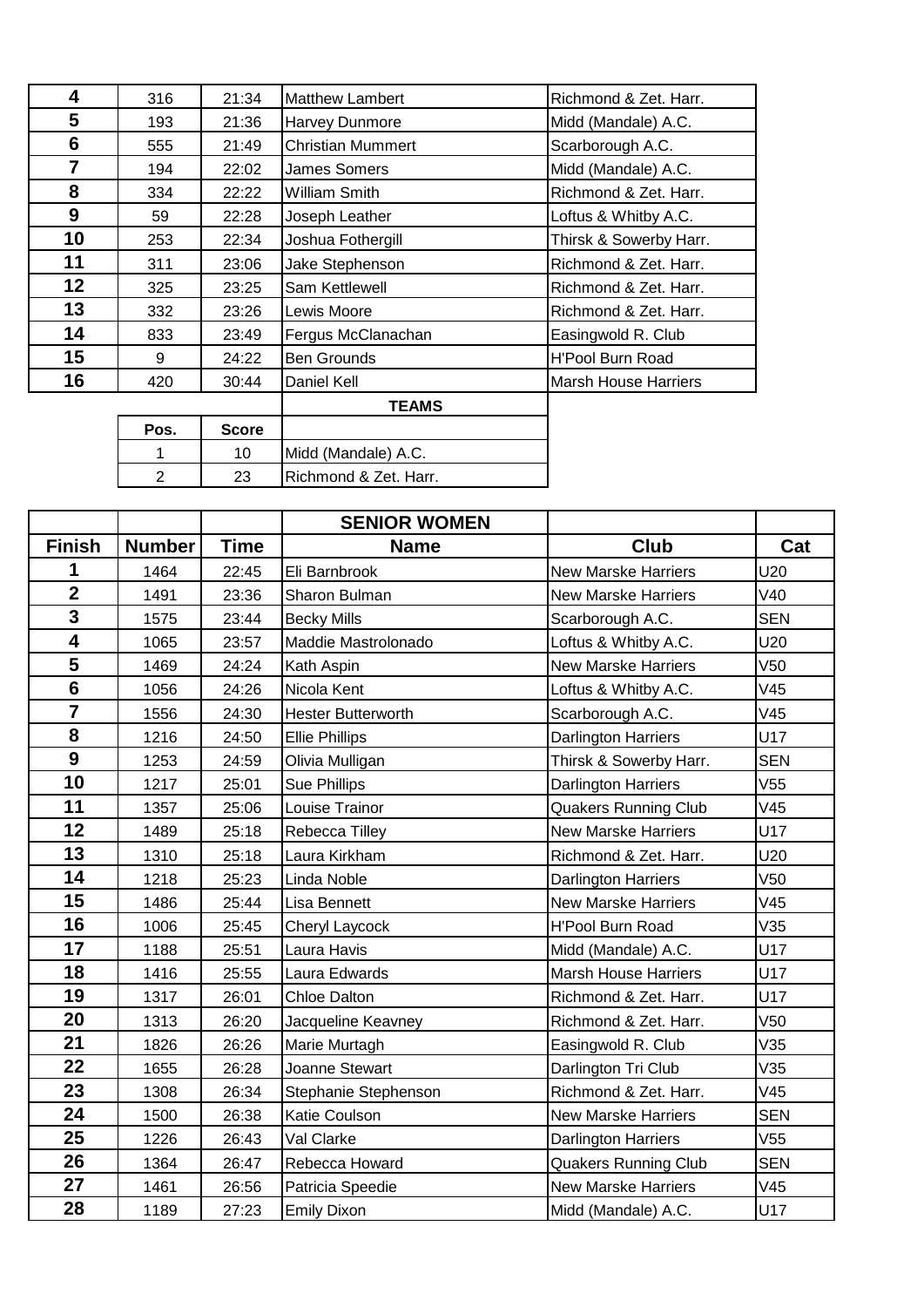| 29 | 1001 | 27:38 | Sharon Stephenson           | <b>H'Pool Burn Road</b>     | V45             |
|----|------|-------|-----------------------------|-----------------------------|-----------------|
| 30 | 1064 | 27:47 | Michaela Welham             | Loftus & Whitby A.C.        | V40             |
| 31 | 1555 | 28:03 | Sacha Butterworth           | Scarborough A.C.            | U17             |
| 32 | 1417 | 28:07 | Rosie Dawson                | <b>Marsh House Harriers</b> | V35             |
| 33 | 1490 | 28:10 | <b>Charlotte Stonehouse</b> | <b>New Marske Harriers</b>  | V40             |
| 34 | 1055 | 28:14 | Susan Dick                  | Loftus & Whitby A.C.        | V40             |
| 35 | 1355 | 28:20 | Lucia Minto                 | <b>Quakers Running Club</b> | V35             |
| 36 | 1057 | 28:22 | Kyah Hall                   | Loftus & Whitby A.C.        | <b>SEN</b>      |
| 37 | 1731 | 28:22 | <b>Kay Stokes</b>           | Stockton Striders A.C.      | V55             |
| 38 | 1652 | 28:27 | Lucy Armstrong              | Darlington Tri Club         | V40             |
| 39 | 1418 | 28:27 | Sarah Roe                   | <b>Marsh House Harriers</b> | <b>SEN</b>      |
| 40 | 1735 | 28:29 | Caroline Horton             | Stockton Striders A.C.      | V55             |
| 41 | 1190 | 28:53 | Anna Harrison               | Midd (Mandale) A.C.         | U17             |
| 42 | 1363 | 29:13 | <b>Julie Russell</b>        | Quakers Running Club        | V45             |
| 43 | 1315 | 29:15 | Pauline Whittaker           | Richmond & Zet. Harr.       | V <sub>50</sub> |
| 44 | 1223 | 29:24 | Diane Jones                 | Darlington Harriers         | V45             |
| 45 | 1227 | 29:24 | Amanda Waller               | Darlington Harriers         | V40             |
| 46 | 1576 | 29:26 | Zoe Ruston                  | Scarborough A.C.            | V35             |
| 47 | 1104 | 29:27 | Joanna Casson               | M'bro & Cleve Harriers      | V40             |
| 48 | 1004 | 29:34 | Lesley Strickland           | <b>H'Pool Burn Road</b>     | V45             |
| 49 | 1311 | 29:36 | Kiska Wilson                | Richmond & Zet. Harr.       | <b>SEN</b>      |
| 50 | 1362 | 29:59 | Anna Hardy                  | <b>Quakers Running Club</b> | V40             |
| 51 | 1653 | 30:06 | <b>Kelly Grady</b>          | Darlington Tri Club         | V40             |
| 52 | 1657 | 30:10 | Michelle McTaggart          | Darlington Tri Club         | V50             |
| 53 | 1732 | 30:15 | <b>Tara Oxley</b>           | Stockton Striders A.C.      | V35             |
| 54 | 1492 | 30:27 | Louise Danby                | <b>New Marske Harriers</b>  | <b>SEN</b>      |
| 55 | 1221 | 30:28 | <b>Lesley Miller</b>        | Darlington Harriers         | V45             |
| 56 | 1654 | 30:29 | Helen Clyde                 | Darlington Tri Club         | V40             |
| 57 | 1498 | 30:37 | Rebecca Aspin               | <b>New Marske Harriers</b>  | U20             |
| 58 | 1558 | 30:40 | <b>Sally Elwick</b>         | Scarborough A.C.            | V40             |
| 59 | 1734 | 31:11 | <b>Catherine Clennett</b>   | Stockton Striders A.C.      | V45             |
| 60 | 1726 | 31:19 | Elizabeth Jordan            | Stockton Striders A.C.      | V55             |
| 61 | 1354 | 31:25 | Claire Chapman              | <b>Quakers Running Club</b> | V45             |
| 62 | 1733 | 31:26 | Helen Johnston              | Stockton Striders A.C.      | V45             |
| 63 | 1505 | 31:39 | Geraldine Crawford          | North York Moors A.C.       | V45             |
| 64 | 1252 | 31:48 | Pat Kirby                   | Thirsk & Sowerby Harr.      | V65             |
| 65 | 1314 | 31:50 | Nicola Buckett              | Richmond & Zet. Harr.       | V45             |
| 66 | 1008 | 31:52 | <b>Cary Surtees</b>         | <b>H'Pool Burn Road</b>     | V50             |
| 67 | 1458 | 31:55 | Sarah Gunn                  | <b>New Marske Harriers</b>  | V40             |
| 68 | 1463 | 31:57 | Anne Houchen                | <b>New Marske Harriers</b>  | V45             |
| 69 | 1254 | 32:01 | Nicola Booth                | Thirsk & Sowerby Harr.      | V55             |
| 70 | 1729 | 32:07 | <b>Jill Abel</b>            | Stockton Striders A.C.      | V55             |
| 71 | 1465 | 32:20 | Louise Worsey               | <b>New Marske Harriers</b>  | V50             |
| 72 | 1257 | 32:28 | <b>Tracey Lowther</b>       | Thirsk & Sowerby Harr.      | V45             |
| 73 | 1360 | 32:41 | <b>Bev Snook</b>            | <b>Quakers Running Club</b> | V55             |
| 74 | 1462 | 33:12 | Kerry Welch                 | <b>New Marske Harriers</b>  | V35             |
| 75 | 1496 | 33:17 | Michelle O'Grady            | <b>New Marske Harriers</b>  | V35             |
| 76 | 1829 | 33:48 | Susan McClanachan           | Easingwold R. Club          | V50             |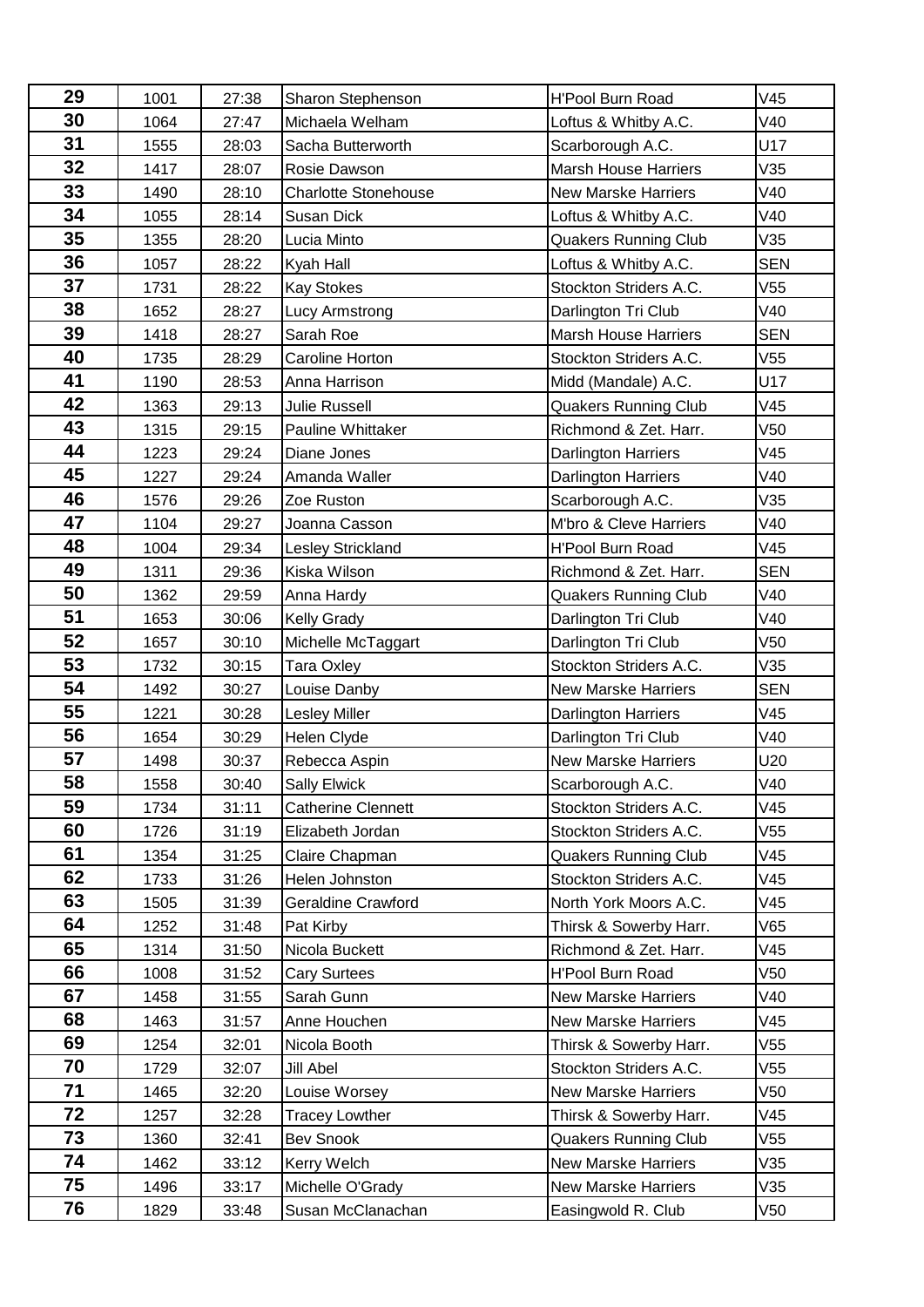| 77 |      | 34:05 | <b>QUERY NUMBER</b>         |                             |     |
|----|------|-------|-----------------------------|-----------------------------|-----|
| 78 | 1359 | 34:19 | Angela Clement              | <b>Quakers Running Club</b> | V40 |
| 79 | 1602 | 34:21 | Sharon Langan               | City of York A.C.           | V45 |
| 80 | 1656 | 34:23 | Katherine Butterfield       | Darlington Tri Club         | V45 |
| 81 | 1497 | 34:48 | Jenny Parker                | <b>New Marske Harriers</b>  | V45 |
| 82 | 1019 | 34:52 | Julie McGrath               | <b>H'Pool Burn Road</b>     | V55 |
| 83 | 1476 | 34:53 | Amanda Waller               | <b>New Marske Harriers</b>  | V55 |
| 84 | 1358 | 34:56 | Sue New                     | <b>Quakers Running Club</b> | V50 |
| 85 | 1318 | 35:12 | Jane Hack                   | Richmond & Zet. Harr.       | V45 |
| 86 | 1827 | 35:21 | Lindsay Walker              | Easingwold R. Club          | V40 |
| 87 | 1255 | 35:28 | Alison Butcher              | Thirsk & Sowerby Harr.      | V50 |
| 88 | 1728 | 35:40 | Julia Coleby                | Stockton Striders A.C.      | V35 |
| 89 | 1487 | 35:54 | Sarah Nicklin               | <b>New Marske Harriers</b>  | V45 |
| 90 | 1353 | 36:07 | <b>Tracey Plaskitt</b>      | <b>Quakers Running Club</b> | V45 |
| 91 | 1352 | 36:09 | Lisa Reeve                  | <b>Quakers Running Club</b> | V35 |
| 92 | 1101 | 36:27 | <b>Christine Richardson</b> | M'bro & Cleve Harriers      | V60 |
| 93 | 1256 | 36:30 | <b>Christine Burn</b>       | Thirsk & Sowerby Harr.      | V60 |
| 94 | 1468 | 36:47 | Diane Hall                  | <b>New Marske Harriers</b>  | V55 |
| 95 | 1493 | 37:30 | Helen Tyreman               | <b>New Marske Harriers</b>  | V55 |

|      |              | <b>TEAMS</b>                |
|------|--------------|-----------------------------|
| Pos. | <b>Score</b> |                             |
| 1    | 20           | New Marske Harriers         |
| 2    | 57           | <b>Darlington Harriers</b>  |
| 3    | 74           | Loftus & Whitby A.C.        |
| 4    | 75           | Richmond & Zet. Harr.       |
| 5    | 87           | Scarborough A.C.            |
| 6    | 114          | <b>Quakers Running Club</b> |
| 7    | 159          | <b>H'Pool Burn Road</b>     |
| 8    | 163          | Darlington Tri Club         |
| 9    | 189          | Stockton Striders A.C.      |
| 10   | 214          | Thirsk & Sowerby Harr.      |
|      |              |                             |

|                |               |             | <b>SENIOR MEN</b>   |                             |            |
|----------------|---------------|-------------|---------------------|-----------------------------|------------|
| <b>Finish</b>  | <b>Number</b> | <b>Time</b> | <b>Name</b>         | <b>Club</b>                 | Cat        |
|                | 119           | 32:38       | Greg Jayasuriya     | M'bro & Cleve Harriers      | <b>SEN</b> |
| $\overline{2}$ | 331           | 33:36       | Reece Dalton        | Richmond & Zet. Harr.       | U20        |
| 3              | 357           | 33:51       | Michael Joyeux      | <b>Quakers Running Club</b> | <b>SEN</b> |
| 4              | 336           | 34:18       | Rob Scott           | Richmond & Zet. Harr.       | <b>SEN</b> |
| 5              | 223           | 34:52       | Paul Lowe           | <b>Darlington Harriers</b>  | <b>SEN</b> |
| 6              | 506           | 35:27       | Paul Lowe           | North York Moors A.C.       | V45        |
| $\overline{7}$ | 128           | 35:36       | <b>Chris Rumsey</b> | M'bro & Cleve Harriers      | <b>SEN</b> |
| 8              | 64            | 35:38       | James Wilson        | Loftus & Whitby A.C.        | <b>SEN</b> |
| 9              | 322           | 35:40       | Scott Wardman       | Richmond & Zet. Harr.       | <b>SEN</b> |
| 10             | 423           | 36:08       | Liam Aldridge       | <b>Marsh House Harriers</b> | <b>SEN</b> |
| 11             | 736           | 36:12       | Lloyd Ryan          | Stockton Striders A.C.      | <b>SEN</b> |
| 12             | 38            | 36:20       | Vaughan Godber      | <b>H'Pool Burn Road</b>     | V45        |
| 13             | 7             | 36:23       | lan Wilson          | <b>H'Pool Burn Road</b>     | <b>SEN</b> |
| 14             | 220           | 36:46       | Colin Taylor        | <b>Darlington Harriers</b>  | V40        |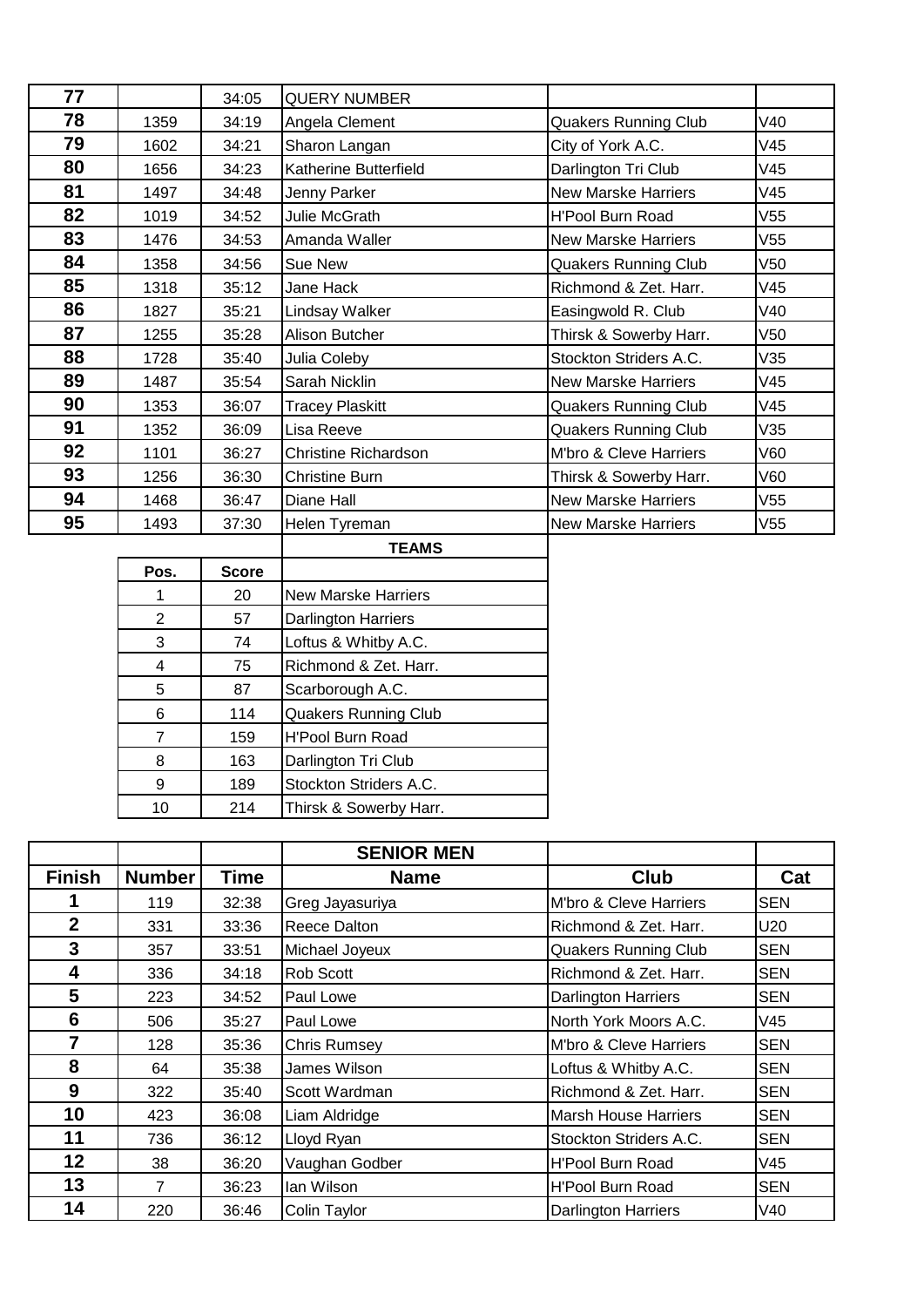| 15 | 131                     | 36:47 | James Wilkinson        | M'bro & Cleve Harriers       | <b>SEN</b> |
|----|-------------------------|-------|------------------------|------------------------------|------------|
| 16 | 8                       | 36:48 | <b>Gary Grounds</b>    | <b>H'Pool Burn Road</b>      | V45        |
| 17 | 197                     | 36:52 | <b>Ben Palmer</b>      | Midd (Mandale) A.C.          | U20        |
| 18 | $\mathbf{1}$            | 36:55 | Paul Wilson            | <b>H'Pool Burn Road</b>      | V40        |
| 19 | 333                     | 37:06 | Luke Hack              | Richmond & Zet. Harr.        | U20        |
| 20 | 422                     | 37:09 | James Fishburn         | <b>Marsh House Harriers</b>  | <b>SEN</b> |
| 21 | 419                     | 37:12 | Matthew Bowman         | <b>Marsh House Harriers</b>  | U20        |
| 22 | 570                     | 37:13 | Daniel Agustus         | Scarborough A.C.             | <b>SEN</b> |
| 23 | 6                       | 37:14 | <b>Richard Darling</b> | <b>H'Pool Burn Road</b>      | <b>SEN</b> |
| 24 | 120                     | 37:17 | Aaron Keys             | M'bro & Cleve Harriers       | <b>SEN</b> |
| 25 | $\overline{\mathbf{4}}$ | 37:19 | Steven Morrison        | <b>H'Pool Burn Road</b>      | <b>SEN</b> |
| 26 | 514                     | 37:25 | <b>Philip Utley</b>    | North York Moors A.C.        | V45        |
| 27 | 319                     | 37:53 | <b>Steve Middleton</b> | Richmond & Zet. Harr.        | V40        |
| 28 | 308                     | 38:02 | Harry Robson           | Richmond & Zet. Harr.        | U20        |
| 29 | 368                     | 38:02 | <b>Marc Ellis</b>      | <b>Quakers Running Club</b>  | V45        |
| 30 | 415                     | 38:06 | <b>Chris Jefferies</b> | <b>Marsh House Harriers</b>  | V45        |
| 31 | 65                      | 38:08 | John Weatherill        | Loftus & Whitby A.C.         | <b>SEN</b> |
| 32 | 5                       | 38:09 | Victor Brudenell       | <b>H'Pool Burn Road</b>      | V50        |
| 33 | 57                      | 38:19 | John Hunter            | Loftus & Whitby A.C.         | V55        |
| 34 | 479                     | 38:22 | <b>Clive Thornton</b>  | <b>New Marske Harriers</b>   | V50        |
| 35 | 519                     | 38:35 | David Watkins          | North York Moors A.C.        | V50        |
| 36 | 320                     | 38:59 | Julian Simpson         | Richmond & Zet. Harr.        | V40        |
| 37 | 855                     | 39:05 | Paul Allan             | Darlington Harriers          | <b>SEN</b> |
| 38 | 54                      | 39:05 | <b>Steve Hardy</b>     | Loftus & Whitby A.C.         | V40        |
| 39 | 126                     | 39:25 | Adam Poole             | M'bro & Cleve Harriers       | V40        |
| 40 | 509                     | 39:27 | Darren Carroll         | North York Moors A.C.        | <b>SEN</b> |
| 41 | 219                     | 39:28 | <b>Jeff Miller</b>     | Darlington Harriers          | V50        |
| 42 | 39                      | 39:30 | <b>Chris Williams</b>  | <b>H'Pool Burn Road</b>      | V40        |
| 43 | 233                     | 39:44 | Paul Helliwell         | <b>Darlington Harriers</b>   | V45        |
| 44 | 414                     | 39:47 | Gary Dack              | Marsh House Harriers         | V50        |
| 45 | 416                     | 39:52 | Stephen Roe            | <b>Marsh House Harriers</b>  | <b>SEN</b> |
| 46 | 505                     | 39:54 | <b>Richard Atkins</b>  | North York Moors A.C.        | <b>SEN</b> |
| 47 | 250                     | 39:56 | David Tomlinson        | <b>Darlington Harriers</b>   | V45        |
| 48 | 114                     | 39:56 | Paul Garrens           | M'bro & Cleve Harriers       | V40        |
| 49 | 627                     | 39:57 | Peter Milburn          | <b>Aycliffe Running Club</b> | V55        |
| 50 | 242                     | 39:59 | Tom Leighton           | Darlington Harriers          | <b>SEN</b> |
| 51 | 421                     | 40:01 | Dave Mulholland        | <b>Marsh House Harriers</b>  | <b>SEN</b> |
| 52 | 248                     | 40:02 | Steven Wilkinson       | Darlington Harriers          | V45        |
| 53 | 654                     | 40:06 | Tom Nixon              | Darlington Tri Club          | <b>SEN</b> |
| 54 | 103                     | 40:09 | Gordon Baird           | M'bro & Cleve Harriers       | V55        |
| 55 | 528                     | 40:10 | Paul Thwaites          | North York Moors A.C.        | V50        |
| 56 | 534                     | 40:10 | David Hughes           | North York Moors A.C.        | V50        |
| 57 | 16                      | 40:11 | Leigh Owbridge         | H'Pool Burn Road             | V45        |
| 58 | 828                     | 40:13 | Neil King              | Easingwold R. Club           | V45        |
| 59 | 655                     | 40:18 | <b>Glenn Christie</b>  | Darlington Tri Club          | V40        |
| 60 | 731                     | 40:22 | Michael Burke          | Stockton Striders A.C.       | <b>SEN</b> |
| 61 | 51                      | 40:23 | <b>Chris Foster</b>    | Loftus & Whitby A.C.         | V40        |
| 62 | 726                     | 40:25 | Thomas Day             | Stockton Striders A.C.       | <b>SEN</b> |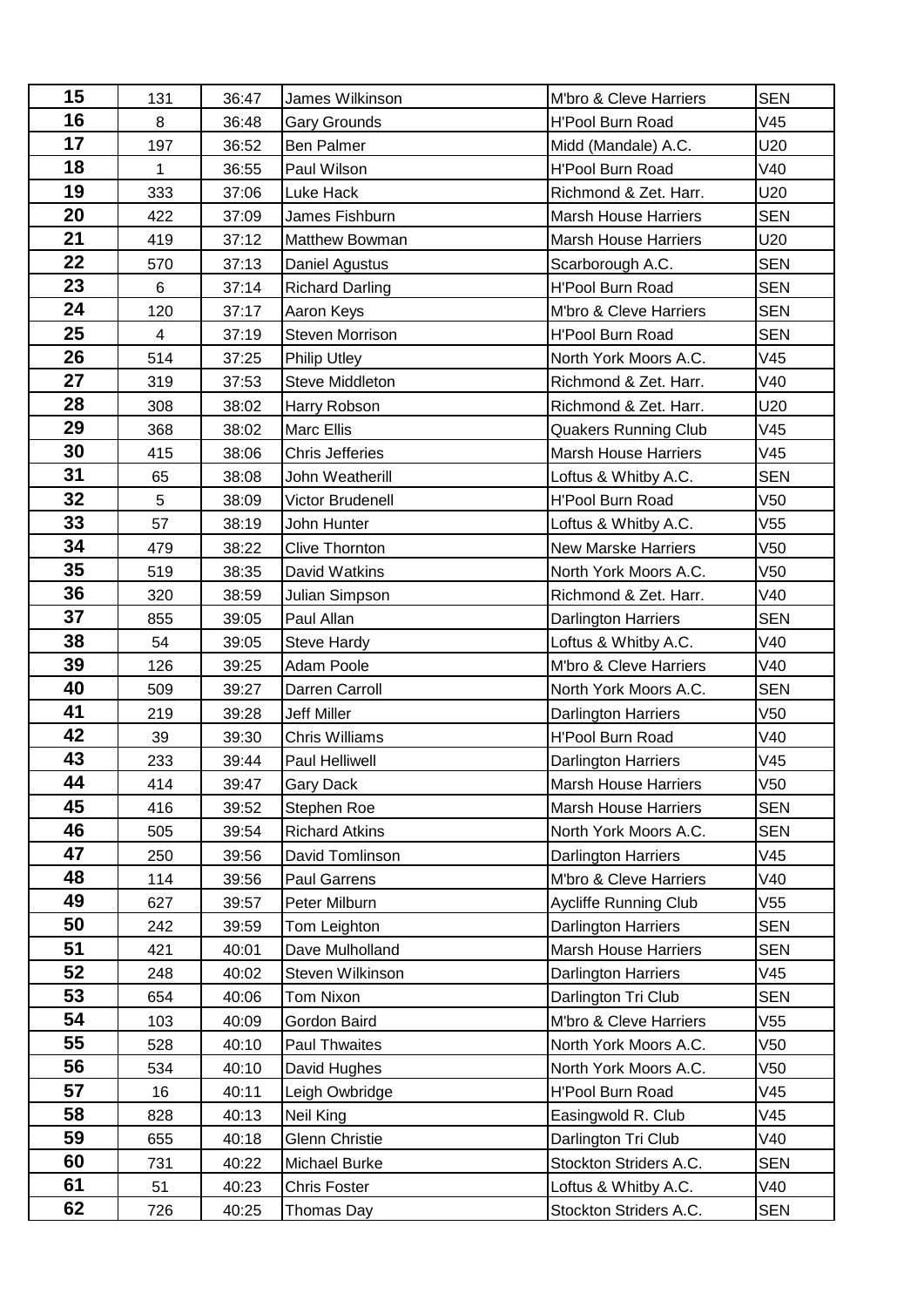| 63  | 109 | 40:35 | <b>Brian Casson</b>                        | M'bro & Cleve Harriers      | V40        |
|-----|-----|-------|--------------------------------------------|-----------------------------|------------|
| 64  | 229 | 40:38 | John Gray                                  | Darlington Harriers         | V40        |
| 65  | 829 | 40:39 | Stephen Loseby                             | Easingwold R. Club          | V50        |
| 66  | 367 | 40:47 | <b>Brian Martin</b>                        | <b>Quakers Running Club</b> | V60        |
| 67  | 61  | 40:53 | Ben Taylor                                 | Loftus & Whitby A.C.        | <b>SEN</b> |
| 68  | 31  | 41:06 | John Davis                                 | <b>H'Pool Burn Road</b>     | V40        |
| 69  | 36  | 41:08 | <b>Andrew Minister</b>                     | <b>H'Pool Burn Road</b>     | V40        |
| 70  | 476 | 41:13 | Alex Hodgson                               | <b>New Marske Harriers</b>  | U20        |
| 71  | 237 | 41:30 | David McKenna                              | Darlington Harriers         | V45        |
| 72  | 105 | 41:43 | Nigel Barnbrook                            | M'bro & Cleve Harriers      | V55        |
| 73  | 513 | 41:44 | <b>Brian Laverick</b>                      | North York Moors A.C.       | V55        |
| 74  | 475 | 41:47 | <b>Simon Clements</b>                      | <b>New Marske Harriers</b>  | V40        |
| 75  | 318 | 41:48 | Ken Harker                                 | Richmond & Zet. Harr.       | V45        |
| 76  | 113 | 41:50 | <b>Matthew Frost</b>                       | M'bro & Cleve Harriers      | <b>SEN</b> |
| 77  | 353 | 41:54 | Adrian Colbourne                           | <b>Quakers Running Club</b> | V50        |
| 78  | 460 | 42:18 | Simon Welch                                | <b>New Marske Harriers</b>  | V40        |
| 79  | 601 | 42:23 | Paddy Langan                               | City of York A.C.           | V45        |
| 80  | 56  | 42:26 | <b>Andrew Marshall</b>                     | Loftus & Whitby A.C.        | V50        |
| 81  | 326 | 42:29 | James Greer                                | Richmond & Zet. Harr.       | U20        |
| 82  | 68  | 42:42 | Tom Herbert                                | Loftus & Whitby A.C.        | V40        |
| 83  | 205 | 42:59 | Kevin Wilson                               | Darlington Harriers         | V45        |
| 84  | 569 | 43:11 | Duncan Smart                               | Scarborough A.C.            | V45        |
| 85  | 356 | 43:21 | Adrian Cottam                              | <b>Quakers Running Club</b> | <b>SEN</b> |
| 86  | 226 | 43:21 | Andy Campbell-Critchley                    | <b>Darlington Harriers</b>  | V45        |
| 87  | 413 | 43:22 | Aaron Dodds                                | <b>Marsh House Harriers</b> | U20        |
| 88  | 831 | 43:24 | Colin Fletcher                             | Easingwold R. Club          | V55        |
| 89  | 487 | 43:30 | <b>Andrew Tullock</b>                      | <b>New Marske Harriers</b>  | V45        |
| 90  | 536 | 43:44 | David Ainsley                              | North York Moors A.C.       | V45        |
| 91  | 856 | 43:44 | Michael Sangster                           | Darlington Harriers         | V40        |
| 92  | 20  | 43:47 | <b>Bill Hornby</b>                         | H'Pool Burn Road            | V45        |
| 93  | 107 | 43:51 | Lewis Bourner                              | M'bro & Cleve Harriers      | <b>SEN</b> |
| 94  | 257 | 43:54 | Mike Lowther                               | Thirsk & Sowerby Harr.      | V50        |
| 95  | 728 | 43:59 | <b>Finlay Pennington</b>                   | Stockton Striders A.C.      | <b>SEN</b> |
| 96  | 657 | 44:03 | Andrew Smith                               | Darlington Tri Club         | V50        |
| 97  | 106 | 44:03 | Keith Bindoff                              | M'bro & Cleve Harriers      | V40        |
| 98  | 116 | 44:10 | Michael Good                               | M'bro & Cleve Harriers      | V50        |
| 99  | 360 | 44:17 | Peter Commane                              | <b>Quakers Running Club</b> | <b>SEN</b> |
| 100 | 235 | 44:19 | Andrew Harrison                            | <b>Darlington Harriers</b>  | <b>SEN</b> |
| 101 | 373 | 44:26 | <b>Quakers Running Club</b><br>Gareth Kyle |                             | <b>SEN</b> |
| 102 | 52  | 44:26 | Loftus & Whitby A.C.<br>Gary Beard         |                             | V55        |
| 103 | 518 | 44:32 | Peter Keen                                 | North York Moors A.C.       | V40        |
| 104 | 130 | 44:36 | Paul Wilkin                                | M'bro & Cleve Harriers      | V45        |
| 105 | 854 | 44:39 | Jamie Baldasera                            | <b>Darlington Harriers</b>  | <b>SEN</b> |
| 106 | 733 | 44:44 | Lee Coe                                    | Stockton Striders A.C.      | <b>SEN</b> |
| 107 | 556 | 44:52 | Ian Nicholls                               | Scarborough A.C.            | V50        |
| 108 | 369 | 44:56 | Steven Snook                               | <b>Quakers Running Club</b> | V55        |
| 109 | 256 | 45:00 | Robert Burn                                | Thirsk & Sowerby Harr.      | V60        |
| 110 | 115 | 45:16 | Mark Geldard                               | M'bro & Cleve Harriers      | V40        |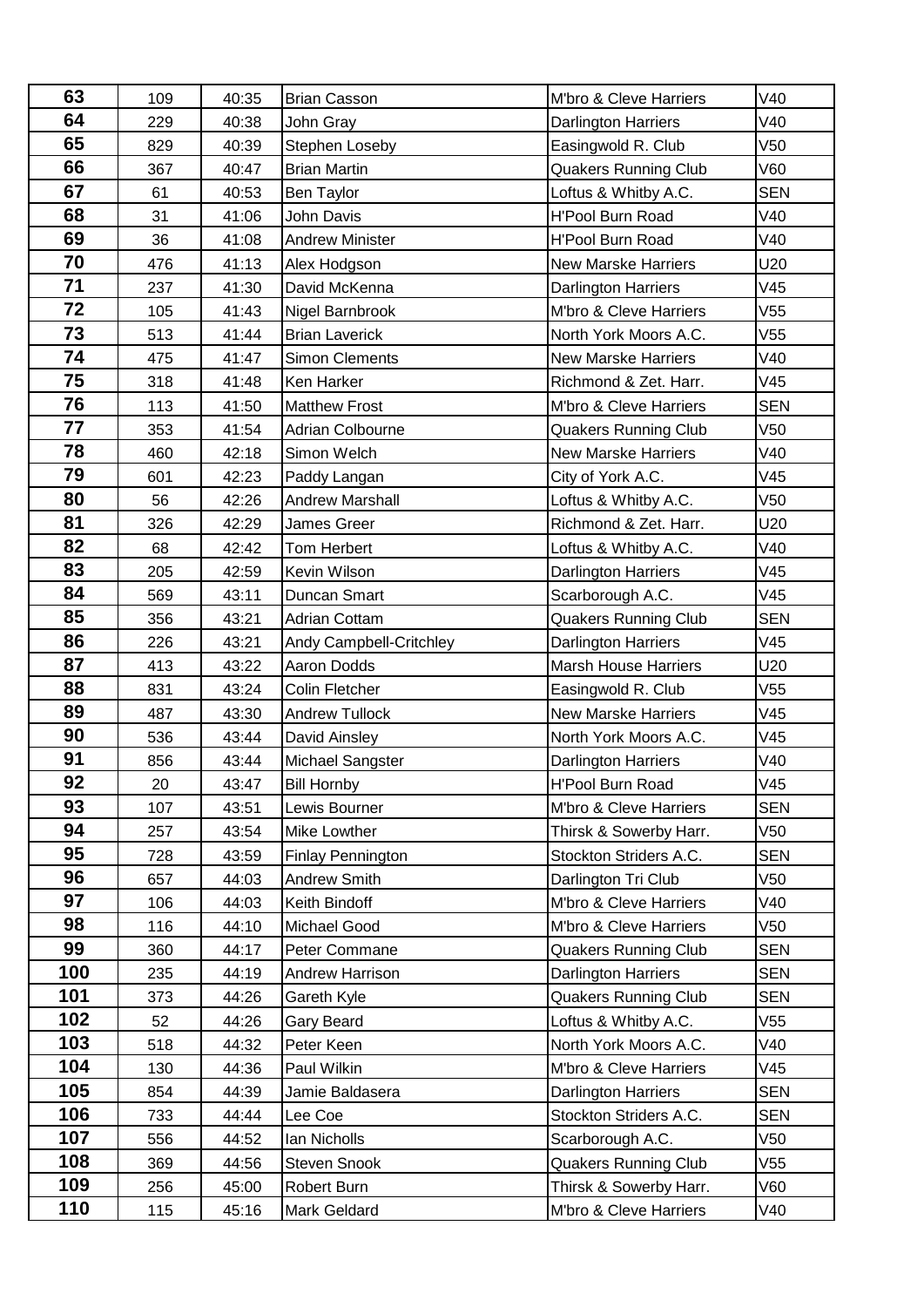| 111 | 11   | 45:44        | James Bate                                  | <b>H'Pool Burn Road</b>     | V40             |
|-----|------|--------------|---------------------------------------------|-----------------------------|-----------------|
| 112 | 240  | 45:45        | Julian Waller                               | <b>Darlington Harriers</b>  | V40             |
| 113 | 355  | 45:54        | <b>Luke Minall</b>                          | <b>Quakers Running Club</b> | <b>SEN</b>      |
| 114 | 371  | 46:03        | Paul Pomfret                                | <b>Quakers Running Club</b> | <b>SEN</b>      |
| 115 | 551  | 46:05        | Paul Chapman                                | Scarborough A.C.            | V45             |
| 116 | 652  | 46:16        | Grant McTaggart                             | Darlington Tri Club         | V <sub>50</sub> |
| 117 | 478  | 46:21        | John Spraggett                              | <b>New Marske Harriers</b>  | V65             |
| 118 | 21   | 46:24        | <b>Bradley O'Donoghue</b>                   | <b>H'Pool Burn Road</b>     | U20             |
| 119 | 853  | 46:38        | Michael Dolan                               | Darlington Harriers         | <b>SEN</b>      |
| 120 | 370  | 46:59        | Rob Dent                                    | <b>Quakers Running Club</b> | <b>SEN</b>      |
| 121 | 735  | 47:09        | <b>Chris Oxley</b>                          | Stockton Striders A.C.      | V40             |
| 122 | 335  | 47:19        | Mark Fletcher                               | Richmond & Zet. Harr.       | V40             |
| 123 | 66   | 47:41        | Mike Clarke                                 | Loftus & Whitby A.C.        | V <sub>55</sub> |
| 124 | 734  | 47:46        | Stephen Boddy                               | Stockton Striders A.C.      | V40             |
| 125 | 851  | 48:03        | David Aiken                                 | <b>Darlington Harriers</b>  | <b>SEN</b>      |
| 126 | 55   | 48:10        | James O'Brien                               | Loftus & Whitby A.C.        | V <sub>55</sub> |
| 127 | 363  | 48:17        | Tom Chapman                                 | Quakers Running Club        | V45             |
| 128 | 18   | 48:41        | Andrew Bate                                 | <b>H'Pool Burn Road</b>     | V40             |
| 129 | 830  | 48:46        | Kevin Johnson                               | Easingwold R. Club          | V <sub>50</sub> |
| 130 | 67   | 48:53        | <b>Phil Crane</b>                           | Loftus & Whitby A.C.        | V40             |
| 131 | 832  | 48:59        | Jonathon Harris-Douglas                     | Easingwold R. Club          | V <sub>50</sub> |
| 132 | 653  | 49:12        | Darren Chapman                              | Darlington Tri Club         | V <sub>50</sub> |
| 133 | 658  | 49:12        | Michael Butler                              | Darlington Tri Club         | <b>SEN</b>      |
| 134 | 459  | 49:18        | Martin Gunn                                 | <b>New Marske Harriers</b>  | V40             |
| 135 | 524  | 49:19        | Christopher Ward                            | North York Moors A.C.       | <b>SEN</b>      |
| 136 | 231  | 49:20        | <b>Wesley Atkins</b>                        | Darlington Harriers         | <b>SEN</b>      |
| 137 | 729  | 49:25        | Samuel Johnston                             | Stockton Striders A.C.      | <b>SEN</b>      |
| 138 | 727  | 49:28        | Shaun Fletcher                              | Stockton Striders A.C.      | V45             |
| 139 | 677  | 50:03        | Peter Barker                                | <b>Redcar Running Club</b>  | <b>SEN</b>      |
| 140 | 364  | 50:11        | <b>Andrew Dixon</b>                         | Quakers Running Club        | SEN             |
| 141 | 366  | 50:25        | David Whittle                               | <b>Quakers Running Club</b> | V55             |
| 142 | 737  | 50:27        | David Horton                                | Stockton Striders A.C.      | V60             |
| 143 | 354  | 50:37        | lain Clyde                                  | <b>Quakers Running Club</b> | V50             |
| 144 | 852  | 50:42        | Neil Embleton                               | <b>Darlington Harriers</b>  | V40             |
| 145 | 535  | 51:19        | Lee Crawford                                | North York Moors A.C.       | V45             |
| 146 | 523  | 51:51        | Rob Poynter                                 | North York Moors A.C.       | V40             |
| 147 | 372  | 51:52        | David Ledgerwood                            | <b>Quakers Running Club</b> | V45             |
| 148 | 15   | 51:53        | <b>Graeme Surtees</b>                       | <b>H'Pool Burn Road</b>     | V55             |
| 149 | 252  | 52:03        | Duncan Fothergill                           | Thirsk & Sowerby Harr.      | V40             |
| 150 | 730  | 53:07        | Lee Hamilton                                | Stockton Striders A.C.      | V40             |
| 151 | 309  | 53:14        | Ryan Greer                                  | Richmond & Zet. Harr.       | V40             |
| 152 | 361  | 53:37        | <b>Mark Trowles</b>                         | <b>Quakers Running Club</b> | V40             |
| 153 | 35   | 55:00        | Peter Johnson                               | <b>H'Pool Burn Road</b>     | V60             |
| 154 | 29   | 57:38        | <b>H'Pool Burn Road</b><br>Bryan O'Donoghue |                             | V45             |
| 155 | 40   | 59:00        | H'Pool Burn Road<br>Mick Skirving           |                             | V45             |
|     |      |              | <b>TEAMS</b>                                |                             |                 |
|     | Pos. | <b>Score</b> |                                             |                             |                 |
|     | 1    | 89           | Richmond & Zet. Harr.                       |                             |                 |
|     |      |              |                                             |                             |                 |

| <b>Score</b> |                      |
|--------------|----------------------|
|              | ichmond & Zet. Harr. |
|              |                      |